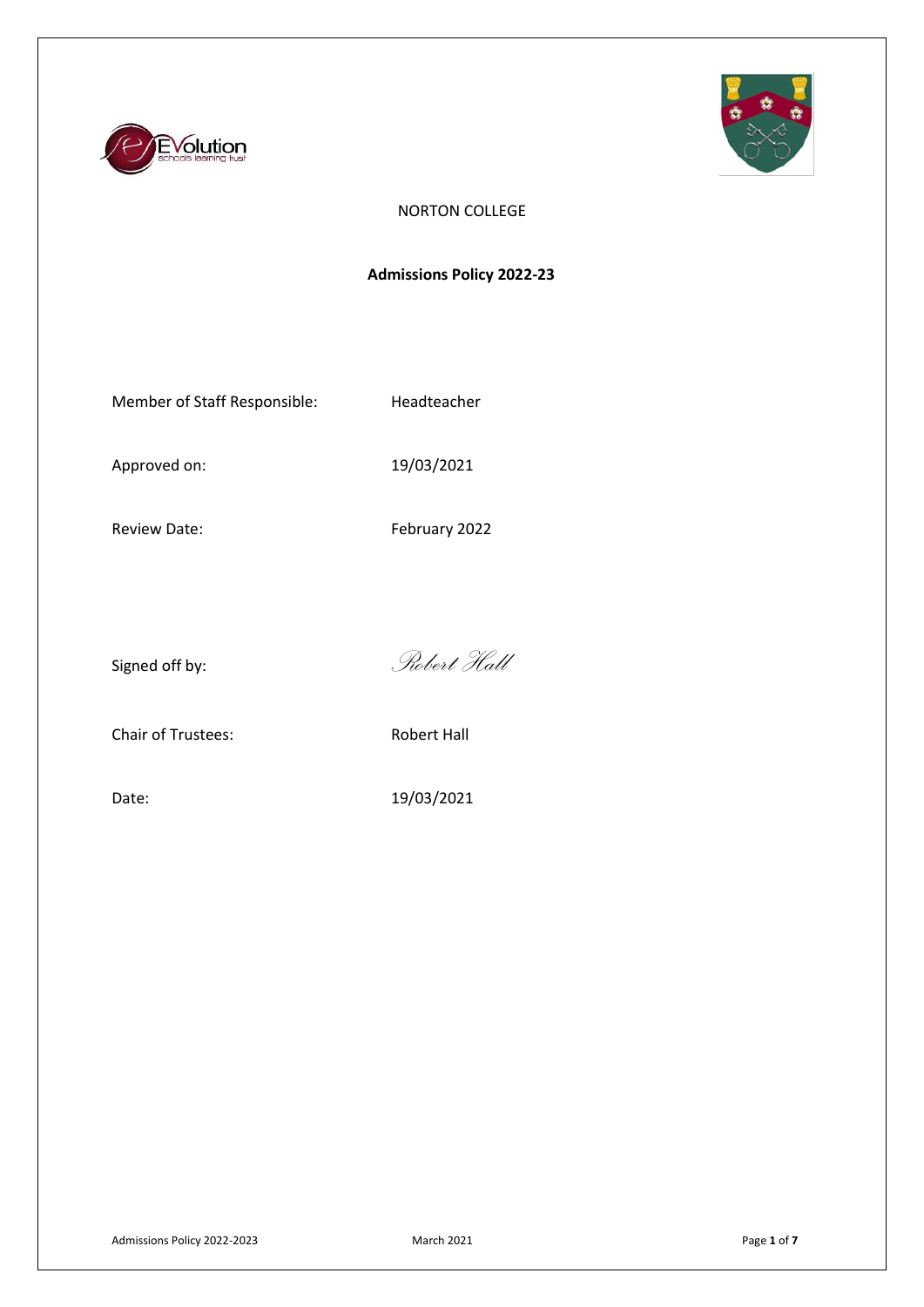



### **ADMISSIONS APPLICATION PROCESS**

Please note: This policy has been amended to comply with the School Admissions Code 2021.

Admissions to Norton College are made using the NYCC online system. If your child attends a NYCC Primary School and is in his/her final year, the Education Office will contact you and offer you a choice.

Follow this link to th[e North Yorkshire County Council Website:](http://www.northyorks.gov.uk/article/23539/School-admissions)

<https://www.northyorks.gov.uk/apply-place-primary-or-secondary-school>

If you are moving into the area you will need to contact the Schools Admissions Team on 01609 533679.

The published Admission limit for Year 7 is 160 pupils. If the number of preferences received for Norton College does not exceed the admission limit, all preferences will be met.

### **Admissions Policy**

Admissions policy for Norton College 2022-23

All governing bodies are required by section 324 of the Education Act 1996 to admit to the school a child with an Educational Health and Care Plan (EHCP) that names the school. This is not an oversubscription criterion. This relates only to children who have undergone statutory assessment and for whom a final Educational Health and Care Plan has been issued.

If the number of applications exceeds the Published Admission Number (PAN), after the admission of children where the school is named in the Education Health and Care Plan the following oversubscription criteria will apply:

### **Priority group one**

Looked after children and all previously looked after children for whom the school has been expressed as a preference. Previously looked after children are children who were looked after but ceased to be so because they were adopted1 or became subject to a child arrangement order2 or special guardianship order.

This applies to all looked-after children, including those who are in the care of another local authority or being provided with accommodation by a local authority in the exercise of their social services function at the time of making an application.

In the case of previously looked after children, a copy of the relevant documentation will be required in support of the application.

This includes children who were adopted under the Adoption Act 1976 and Children who were adopted under the Adopted & Children's Act 2002.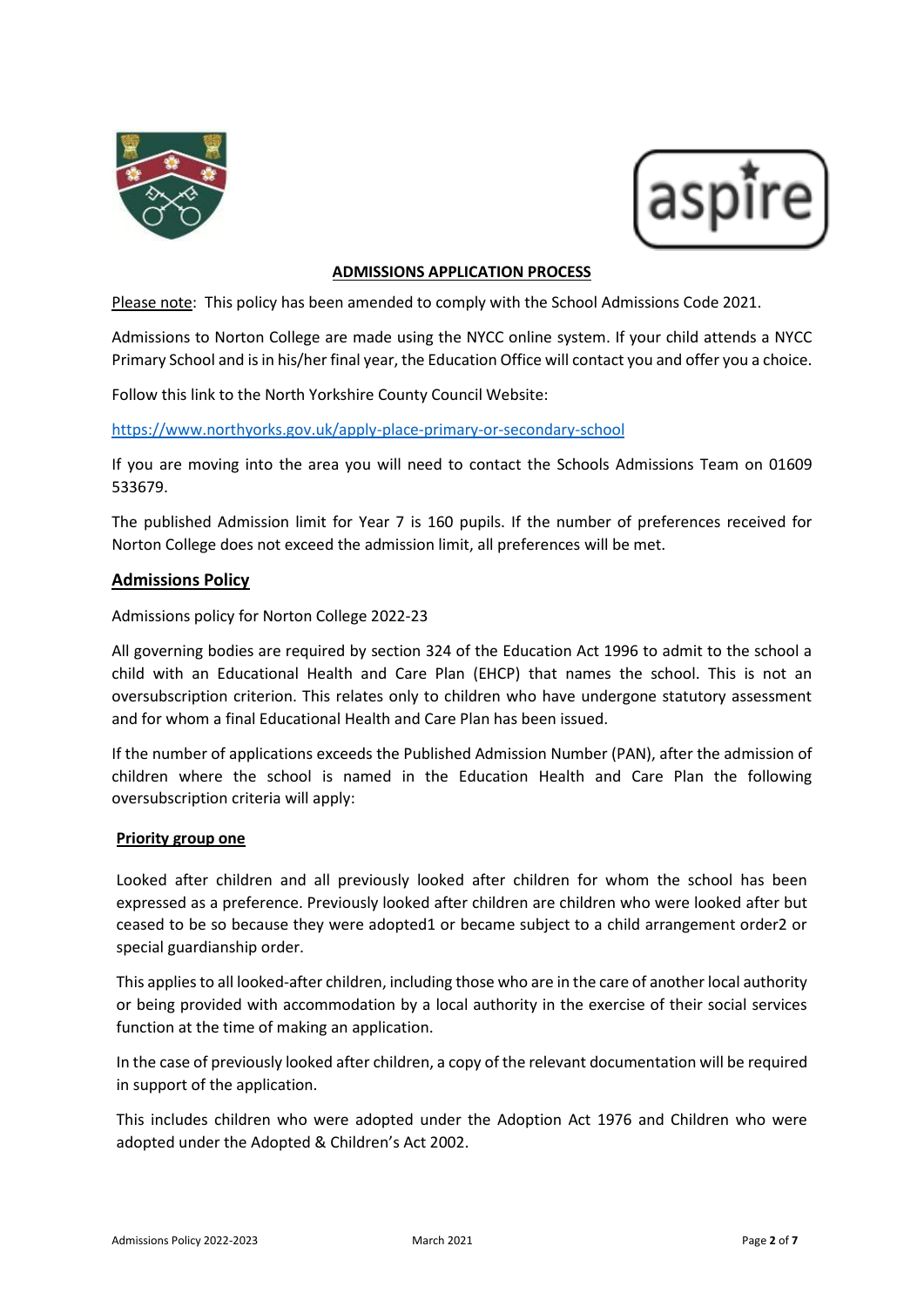Child Arrangement Orders replace residence orders and any residence order in force prior to 22 April 2014 is deemed to be a Child Arrangement Order.

Children who appear to the Admissions Authority to have been in state care outside of England and cease to be in state care as a result of being adopted.

A child is regarded as being in state care outside of England if they were accommodated by a public authority, a religious organisation or any another provider of care whose sole purpose is to benefit society.

### **Priority group two**

Children the Authority considers have special social or medical reasons for admission.

We will only consider applications on social or medical grounds if they are supported by a professional recommendation from a doctor, social worker, or other appropriate professional. The supporting evidence should set out the particular social or medical reason(s) why the school in question is the most suitable school and the difficulties that would be caused if the child had to attend another school.

Panels of professionally qualified people will consider all applications made under priority group 2.

### **Priority group three**

Children living within the normal area of the school. Refer to tie break

### **Priority group four**

Children of staff at the school.

Priority in this oversubscription criteria is given in either or both of the following circumstances:

- Where a member of staff has been employed at the school for more than two years at the time when the admission to the school is made and/or,
- the member of staff has been recruited to fill a demonstrable skill shortage.

### **Priority group five**

Children living outside the normal area of the school.

### **Tie break**

If there are not enough places for all the children in one of these priority groups, we will give priority first to those with a sibling at the school in September 2022 (in all cases sibling refers to brother or sister, half brother or sister, adopted brother or sister, step brother or sister, or the child of the parent/carer's partner where the child for whom the school place is sought is living in the same family unit at the same address as that sibling) and then to those living nearest the school.

If within a priority group there are not enough places for all those with a sibling at the school in September 2022, we will give priority to those children with a sibling living nearest the school.

All distance measurements are based on the nearest route recognised by the County Council's electronic mapping system from a child's home address to school. The measurement is made from a fixed point within the dwelling, as identified by Ordnance Survey, to the nearest school entrance using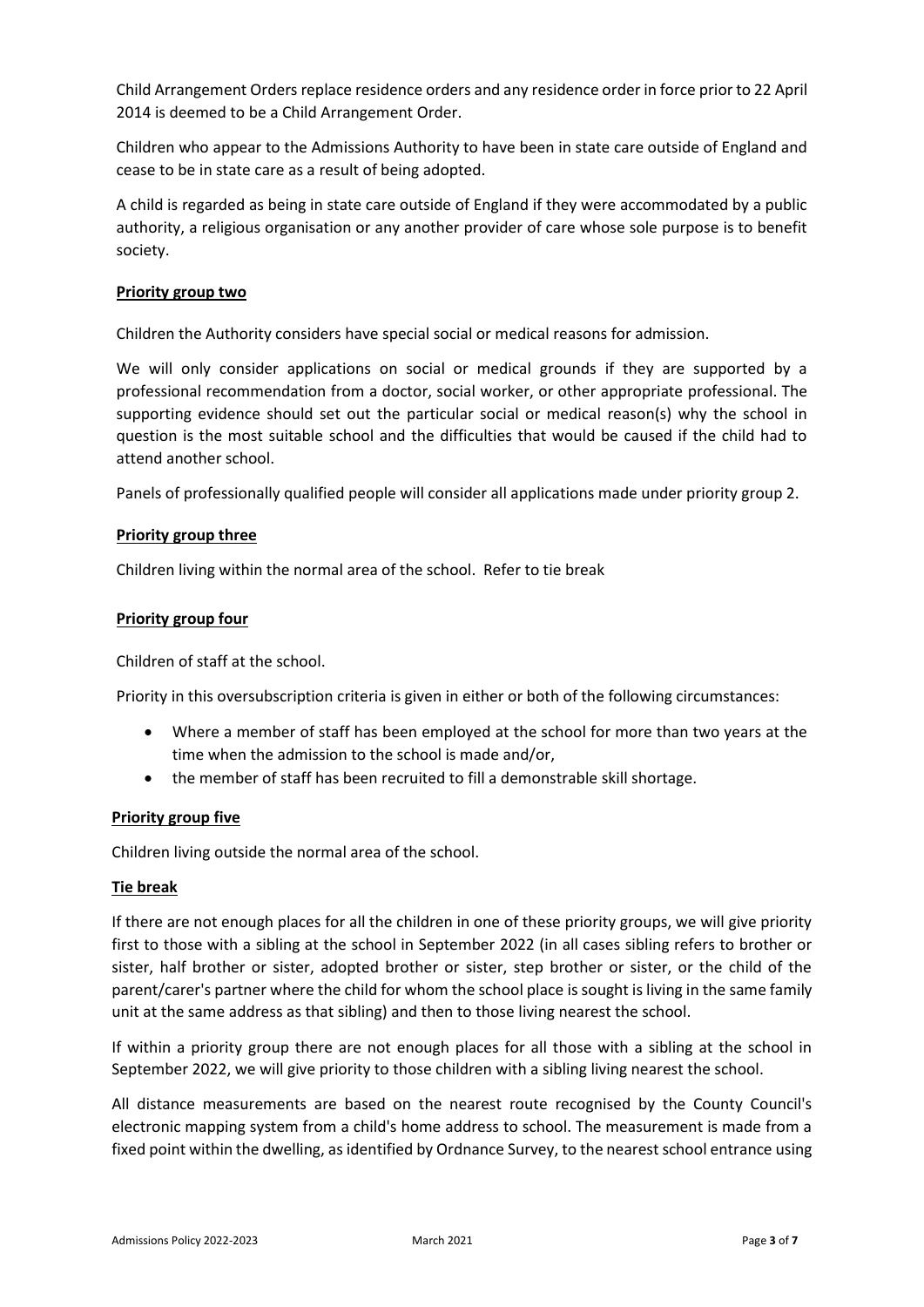footpaths and roads. The routes measured to determine the allocation of school places will be those recognised by the electronic mapping system used by the school admissions team.

A home address means the place where your child lives permanently for most of the time. If the residency of your child is split between two parents, we consider the home address to be the one where the child lives for the majority of the week. When a child lives equally with both parents, with both parents' agreement, they can elect one of their two addresses to be used for allocating a school place.

## **Section 2 – In Year Admissions:**

An In Year Admission is a mid-year admission, or a student joining a pre-existing year group. These tend to be for the following reasons:

- Parental move from out of the area.
- Parental dissatisfaction with another school.
- In Year Fair Access (IYFA) from the Inclusion and Accountability Panel.

Norton College participates in the Local Authority's Co-ordinated Admission Scheme for in-year admissions. If parents/carers wish to apply for a school place, please follow the flow chart on the next page.

The Local Authority will confirm the outcome of the application in writing within 15 school days. If the application is refused, the Local Authority will advise on the statutory appeal procedure. Details of the Co-ordinated Admission Scheme and how in-year applications are managed are available at:

<https://www.northyorks.gov.uk/school-admissions>

The overall process of admission is outlined below. If the admission of a child is likely to create a teaching set of over 31, the admission may be rejected on the grounds that it may prejudice the provision of efficient education or efficient use of resource.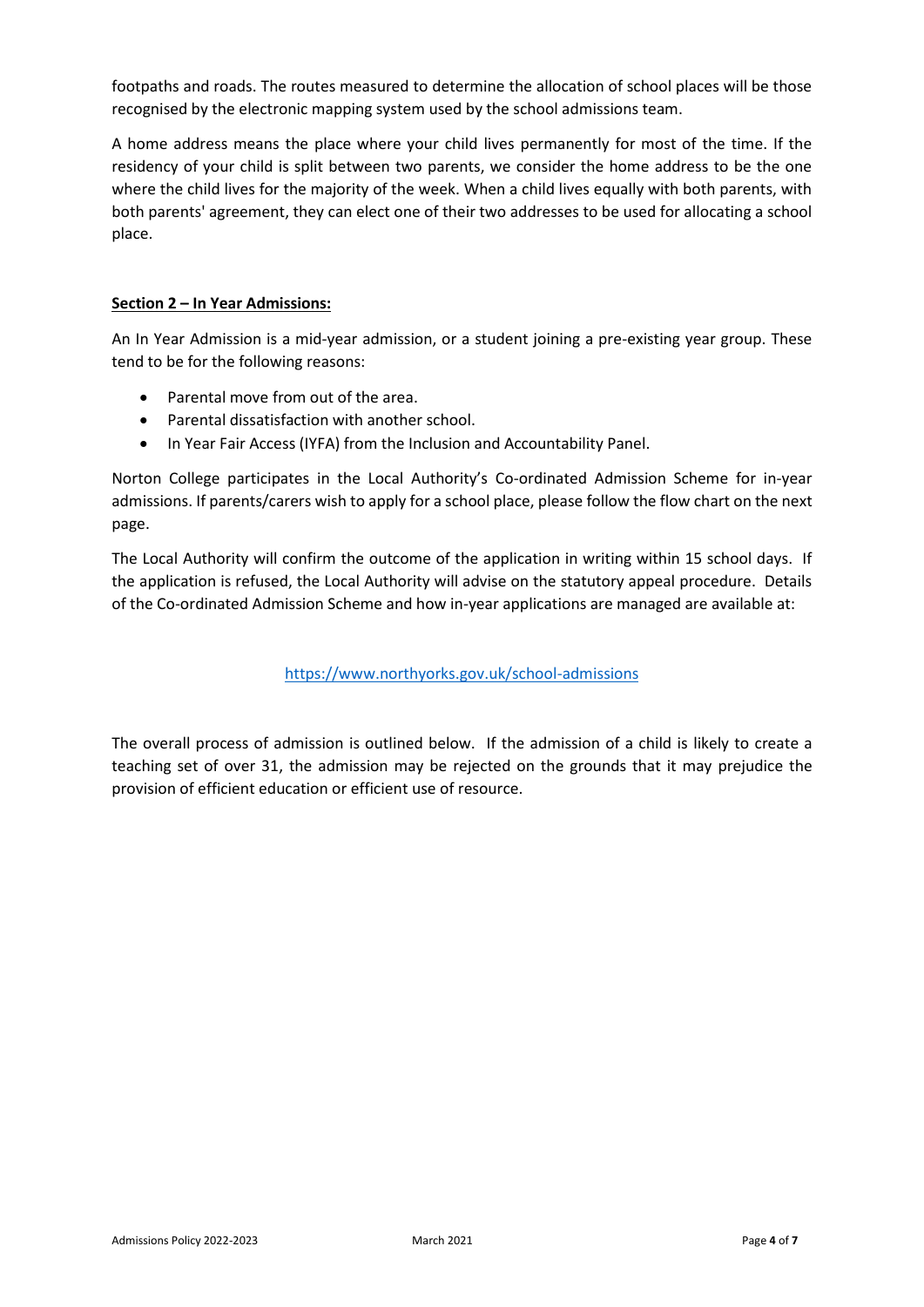# **IN-YEAR ADMISSIONS**

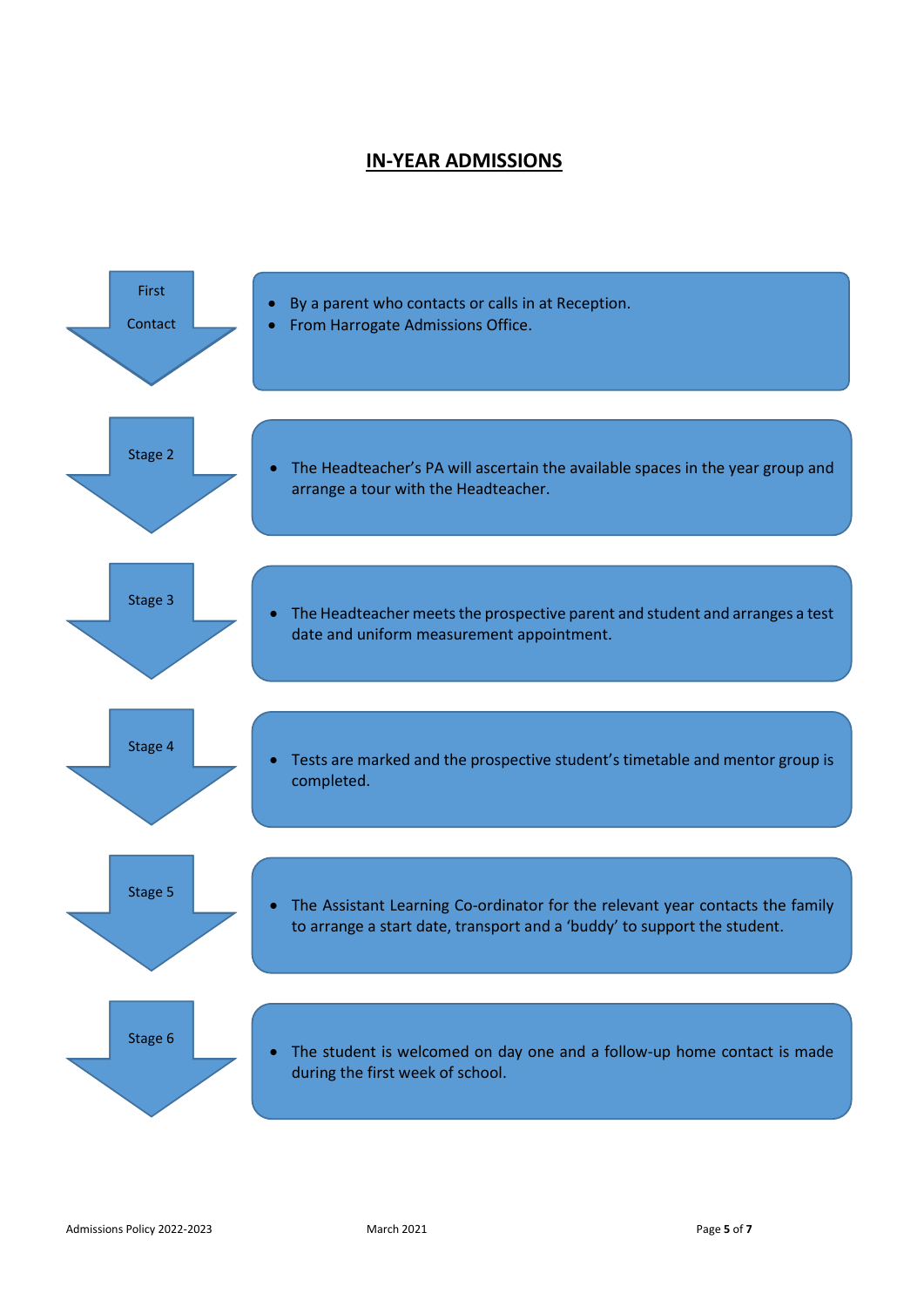## **Admission to the Sixth Form**

## **Making an Application**

Information concerning the Sixth Form is available to view on the School website along with details of courses available and option blocks. Applicants must complete the application form on the website which is available from November. The closing date for receipt of applications for admission into the Sixth Form is March preceding the year of admission.

### Admissions Criteria

Admission to the Sixth Form will be prioritised as follows:

(a) Students currently in Year 11 at Norton College (internal applicants); and then

(b) Students from outside the School (external applicants).

The published minimum admission number for external applicants is 50 for entry in September 2022. The anticipated capacity for the Sixth Form (Years 12 and 13) in September 2022 is 240 Students on roll at the School are required to apply for a place in the Sixth Form as are students from other schools.

Students will be admitted into the Sixth Form at the start of the Autumn Term in each school year.

### **Minimum Entry Requirements**

All students seeking admission to the Sixth Form must achieve the academic requirements for access onto the courses they are taking. Details are on the School's website and vary depending on qualifications studied.

Admissions policy sixth form replicates the Norton College admission policy for 7-11.

All governing bodies are required by law to admit to the school a child with a statement of special needs (SEN) or education health and care plan (EHCP) that names the school. This is not an oversubscription criterion. This relates only to children who have undergone statutory assessment or education health and care assessment and for whom a final statement of special educational needs or education health and care plan has been issued.

If the number of applications exceeds the published admission number, after the admission of children where the school is named in the statement of special educational needs (SEN) or education health and care plan (EHCP) the following oversubscription criteria will apply.

Children can only be admitted into their appropriate chronological year group.

### **Priority group one**

Looked after children and all previously looked after children for whom the school has been expressed as a preference. Previously looked after children are children who were looked after, but ceased to be so because they were adopted\* or became subject to a child arrangement order\* or special guardianship order.

This applies to all looked-after children, including those who are in the care of another local authority or being provided with accommodation by a local authority in the exercise of their social services function at the time of making an application.

In the case of previously looked after children, a copy of the relevant documentation will be require in support of the application.